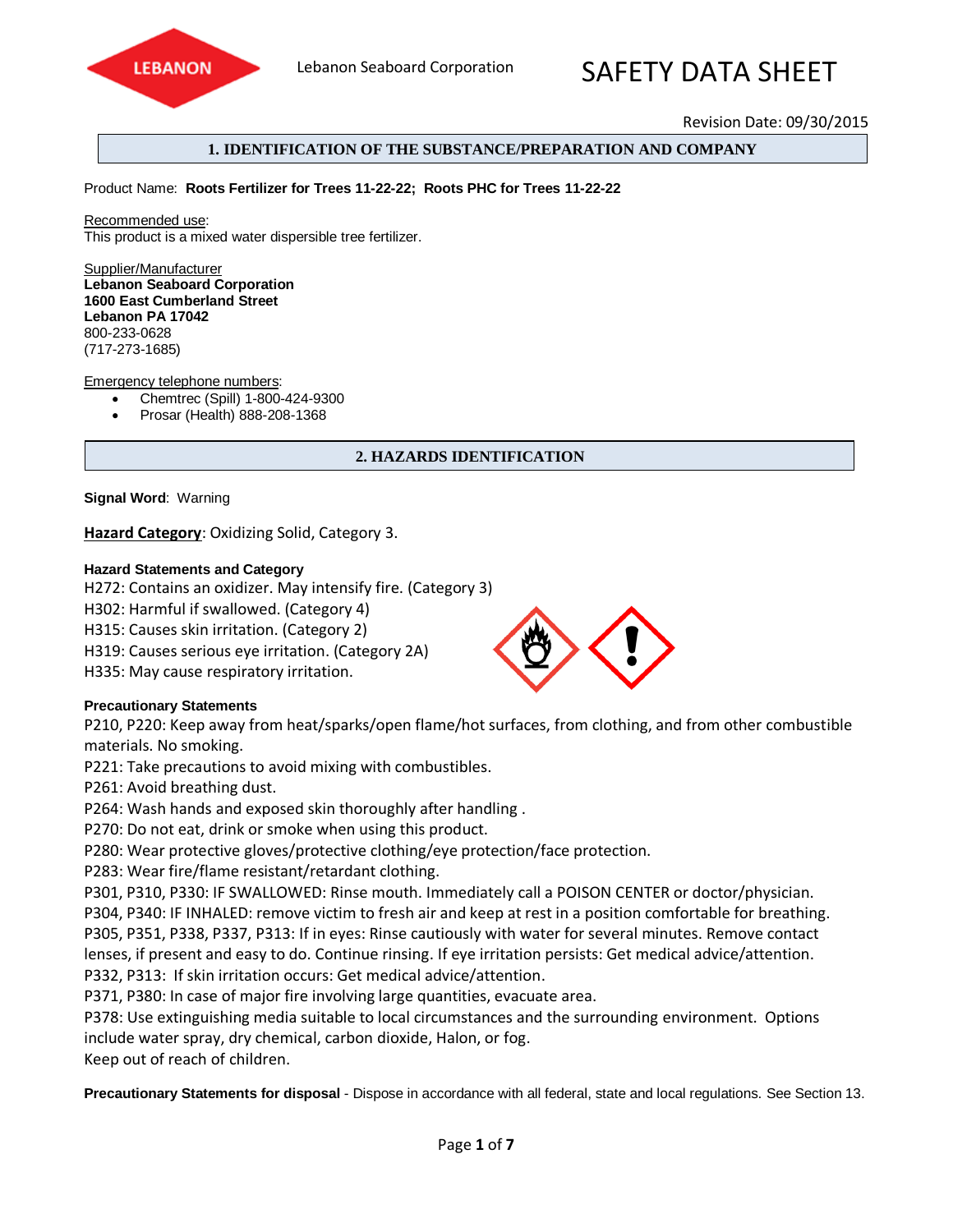**Hazards not otherwise classified (HNOC):** The bacteria contained in this product are strains of typically harmless soil and water bacteria, and are not associated with disease or infections under normal circumstances (Biosafety Level 1). However, reasonable precautions are in order. Handle as you would rich, dark soil or compost: keep it out of your mouth, eyes, lungs, and broken skin. Wash hands thoroughly after use. Remove and launder heavily soiled clothing separately before reuse. Persons with severely suppressed immune systems, such as those with advanced AIDS, or those taking anti-rejection drugs, or those undergoing chemotherapy should contact their physician before handling ordinary microbial products.

**Unknown acute toxicity**: 3% of the mixture consists of ingredients of unknown toxicity.

#### **3. COMPOSITION/INFORMATION ON INGREDIENTS**

| <b>Chemical Name</b>                         | CAS No.      | Weight %         |
|----------------------------------------------|--------------|------------------|
| Potassium Nitrate                            | 7757-79-1    | $10 - 15$        |
| Urea                                         | $57-13-6$    | $5 - 10$         |
| RZ3 Surfactant (Alkoxylated Glucopyranoside) | Trade Secret | $1 - 5$          |
| Iron EDTA                                    | 15708-41-5   |                  |
| Manganese EDTA                               | 15735-84-5   | $0.1 - 0.5$      |
| Copper EDTA                                  | 14025-15-1   | $0.1 - 0.5$      |
| Zinc EDTA                                    | 14025-21-9   | $0.1 - 0.5$      |
| Boric Acid                                   | 10043-35-3   | 0.14             |
| Precipitated silica                          | 7631-86-9    | 0.06             |
| Ammonium Molybdate                           | 12027-67-7   | 0.0015           |
| Bacteria*                                    | 68038-70-0   | 20 million cfu/g |
| Nonhazardous fertilizers and fillers         | Various      | <b>Balance</b>   |

*\*Bacteria is present on a carrier of maltodextrin. Bacterial mass is too insignificant to express as percent weight.*

#### **4. FIRST AID MEASURES**

- Eye Contact Rinse eyes cautiously with water for several minutes. Remove any contact lenses if easy to do, and continue rinsing. If discomfort or irritation persists contact a physician.
- Skin Contact Wash with soap and water. If injury occurs, or if discomfort or irritation persists or rash occurs, contact a physician.
- Inhalation If inhaled and discomfort occurs, move to fresh air, and keep person at rest in a position comfortable for breathing. If difficulty in breathing occurs and/or persists, administer oxygen and get medical attention. If medical advice is needed, have product container or label on hand.
- Ingestion IF SWALLOWED: Rinse mouth. Immediately call a POISON CENTER or doctor/physician. Do not induce vomiting of an unconscious person.

Self-protection of the first aider: Use any appropriate personal protective equipment as required for nuisance dusts.

Most important symptoms and effects, both acute and delayed: Nuisance dust irritation may occur with nasal discomfort under highly dusty conditions.

Indication of any immediate medical attention and special treatment needed: Treat Symptoms. Consult physician if discomfort or irritation persists. Get medical advice or attention if you feel unwell.

#### **5. FIRE FIGHTING MEASURES**

#### **Suitable extinguishing media**

Use extinguishing media suitable to local circumstances and the surrounding environment. Options in this case include water spray, CO<sub>2</sub>, ABC Dry Chemical extinguisher, or fog. Avoid stirring up dust with extinguisher stream. This oxidizing material can increase the flammability of adjacent combustible materials.

#### **Specific hazards arising from the chemical**

Contains an oxidizer. Will increase intensity of fire. This oxidizing material can increase the flammability of adjacent combustible materials. Thermal decomposition can lead to release of irritating and toxic gases and vapors. In the event of fire, do not breathe fumes.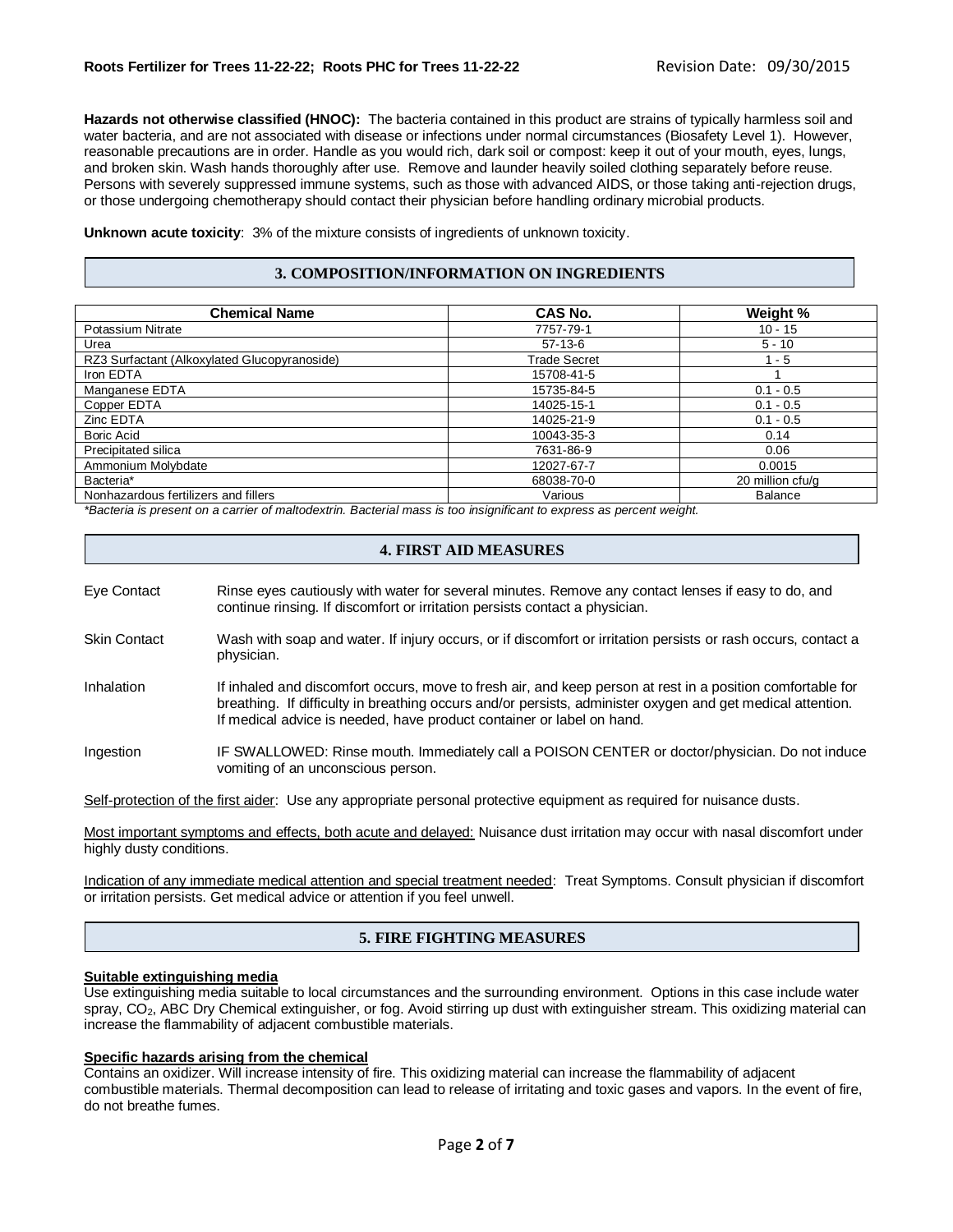#### **Explosion data**

Sensitivity to mechanical impact: None Sensitivity to static discharge: None Note: Excessive amounts of any burnable dusts can produce explosive mixtures if allowed to disperse in the air in confined areas where ignition sources occur. Prevent excessive dust dispersal in areas of use, storage, or production.

#### **Potassium nitrate is an NFPA Class 1 oxidizer:**

- Slightly increases the burning rate of combustible materials.
- *Does not* cause spontaneous ignition when in contact with combustible materials.

#### **Protective equipment and precautions for firefighters**

As in any fire, wear self-contained breathing apparatus pressure-demand, MSHA/NIOSH (approved or equivalent) and standard protective (bunker) gear.

## **6. ACCIDENTAL RELEASE MEASURES**

#### **Personal precautions, protective equipment, and emergency procedures**

| <b>Personal Precautions</b> | Use dust mask and gloves as needed or other reasonable personal protective equipment<br>as required to prevent contact with eyes or skin. Remove ignition sources prior to clean-<br>up.                                                                                                                                                                                        |  |
|-----------------------------|---------------------------------------------------------------------------------------------------------------------------------------------------------------------------------------------------------------------------------------------------------------------------------------------------------------------------------------------------------------------------------|--|
| Environmental precautions   | Prevent entry into waterways, sewers, basements or confined areas. Do not flush into<br>surface water or sanitary sewer system. See Section 12 for additional ecological<br>information.                                                                                                                                                                                        |  |
| Methods for containment     | Prevent further leakage or spillage, if safe to do so.                                                                                                                                                                                                                                                                                                                          |  |
| Methods for clean-up        | Use dust mask and/or reasonable personal protective equipment as required to avoid<br>breathing dusts. Moisten or cover powder spill with plastic sheet or tarp to minimize<br>spreading. Take up mechanically, placing in appropriate containers for disposal. Avoid<br>creating dust. Soak up excess with inert absorbent material. Clean contaminated surface<br>thoroughly. |  |
| 7. HANDLING AND STORAGE     |                                                                                                                                                                                                                                                                                                                                                                                 |  |

| Safe Handling             | Read and understand all safety precautions before handling. Ensure adequate ventilation,<br>especially in confined areas. Use personal protective equipment as required to avoid breathing<br>product dusts or mists, and to prevent eye contact. Wash hands thoroughly after handling. |
|---------------------------|-----------------------------------------------------------------------------------------------------------------------------------------------------------------------------------------------------------------------------------------------------------------------------------------|
| <b>Storage Conditions</b> | Keep containers tightly closed in a cool, well- ventilated place. Keep out of the reach of children.                                                                                                                                                                                    |
| Incompatible materials    | Avoid strong acids or alkali, or other reactive substances.                                                                                                                                                                                                                             |

# **8. EXPOSURE CONTROLS/PERSONAL PROTECTION**

| <b>Exposure Guidelines</b> |                                            |                                                                                      |                    |
|----------------------------|--------------------------------------------|--------------------------------------------------------------------------------------|--------------------|
| <b>Chemical Name</b>       | <b>ACGIH TLV</b>                           | <b>OSHA PEL</b>                                                                      | <b>NIOSH IDLH*</b> |
| Iron salts, soluble, as Fe | 1 mg/m <sup>o</sup>                        | Not Established                                                                      | Not Established    |
| Boric Acid                 | 2 mg/m <sup>3</sup> TLV<br>6 mg/m $3$ Ceil | Not Established                                                                      | Not Established    |
| Nuisance Dusts             | 10 mg/m <sup>3</sup> (TWA- Total dust)     | 15 mg/m <sup>3</sup> (TWA total)<br>50 mppcf (TWA total)<br>5 mppcf (TWA respirable) | Not Established    |

\*IDLH refers to amounts that are "Immediately Dangerous to Life or Health"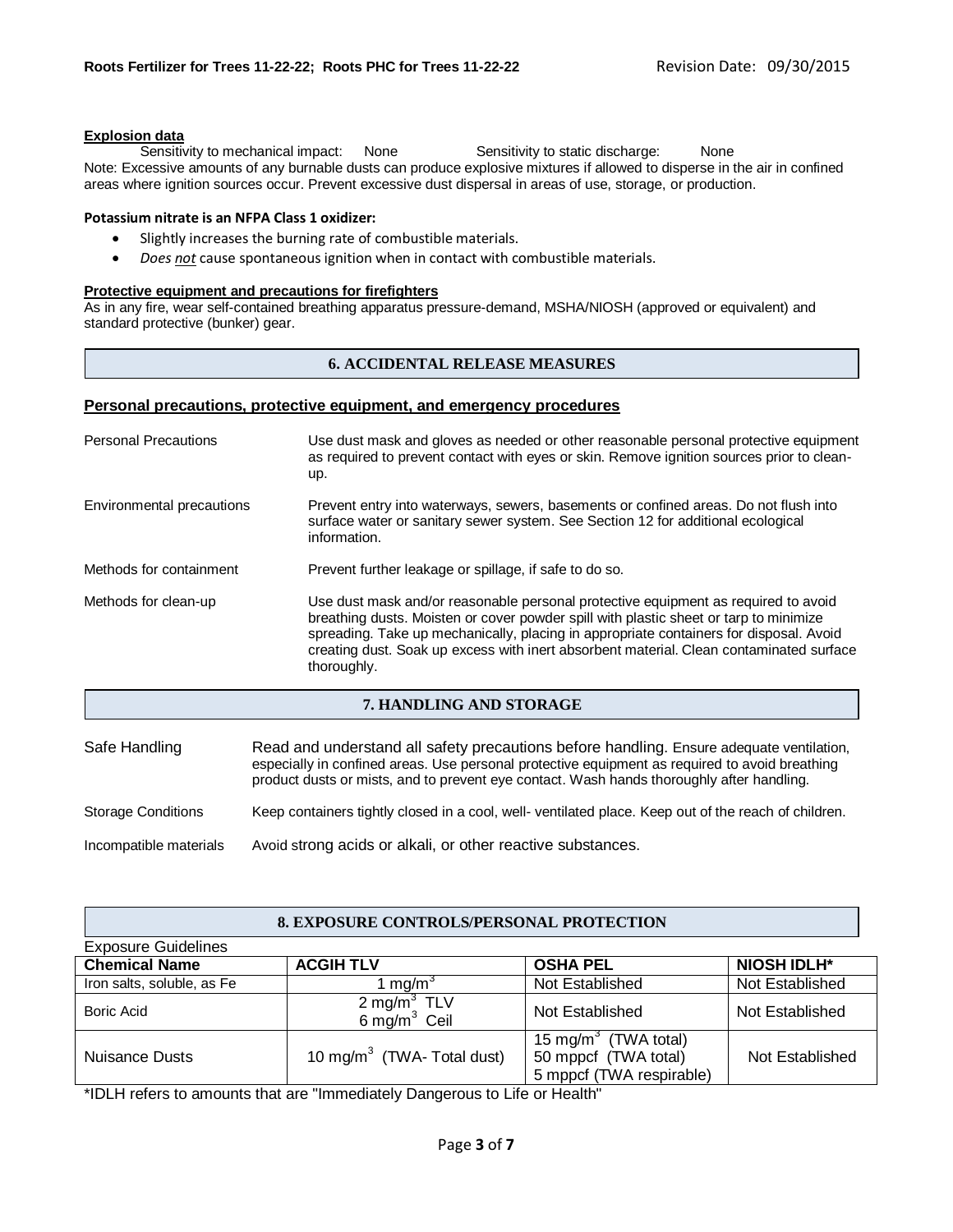Engineering controls: Use with adequate ventilation and follow safe work practices to prevent dust buildup in air.

**Individual protection measures**: Wear protective gloves/ flame -retardant protective clothing/eye protection/face protection.

| Eye protection                | Safety glasses, or goggles if eye contact is likely.                                                                                                                                                                                                                         |
|-------------------------------|------------------------------------------------------------------------------------------------------------------------------------------------------------------------------------------------------------------------------------------------------------------------------|
| Skin and Body Protection      | Gloves and fire/flame resistant/retardant clothing.                                                                                                                                                                                                                          |
| <b>Respiratory Protection</b> | Dust mask recommended for dusty or misty conditions. If exposure limits are<br>exceeded or irritation is experienced, NIOSH/MSHA approved respiratory<br>protection should be worn. Respiratory protection must be provided in<br>accordance with current local regulations. |
| General Hygiene               | When using product, do not eat, drink or smoke. Wash hands thoroughly after<br>handling. Wash contaminated clothing before reuse.                                                                                                                                            |

## **9. PHYSICAL AND CHEMICAL PROPERTIES**

| Physical state                | Solid                            |
|-------------------------------|----------------------------------|
| Appearance                    | Coarse powder                    |
| Color                         | Mixed, various with blue powder  |
| Odor                          | Slight                           |
| <b>Odor Threshold</b>         | No information available         |
| рH                            | Not applicable                   |
| Melting point/freezing point  | Not applicable                   |
| Boiling point / boiling range | Not applicable                   |
| Flash point                   | No information available         |
| Evaporation rate              | Not applicable                   |
| Flammability (solid, gas)     | No information available         |
| Flammability Limit in Air     |                                  |
| Upper flammability limit:     | No information available         |
| Lower flammability limit:     | No information available         |
| Vapor pressure                | Not applicable                   |
| Vapor density                 | Not applicable                   |
| <b>Bulk Density</b>           | Approx. 0.98 g/cc (61.2 Lb per o |
| Water solubility              | Mostly soluble in water, but 36% |
| Solubility in other solvents  | No information available         |
| <b>Partition coefficient</b>  | No information available         |
| Autoignition temperature      | No information available         |
| Decomposition temperature     | No information available         |
| Oxidizing properties          | Contains an oxidizer @ 15% of    |

| Appearance                    | Coarse powder                                       |
|-------------------------------|-----------------------------------------------------|
| Color                         | Mixed, various with blue powder                     |
| Odor                          | Slight                                              |
| Odor Threshold                | No information available                            |
| рH                            | Not applicable                                      |
| Melting point/freezing point  | Not applicable                                      |
| Boiling point / boiling range | Not applicable                                      |
| Flash point                   | No information available                            |
| Evaporation rate              | Not applicable                                      |
| Flammability (solid, gas)     | No information available                            |
| Flammability Limit in Air     |                                                     |
| Upper flammability limit:     | No information available                            |
| Lower flammability limit:     | No information available                            |
| Vapor pressure                | Not applicable                                      |
| Vapor density                 | Not applicable                                      |
| <b>Bulk Density</b>           | Approx. $0.98$ g/cc $(61.2 \text{ Lb}$ per cu ft.)  |
| Water solubility              | Mostly soluble in water, but 36% will not dissolve. |
| Solubility in other solvents  | No information available                            |
| <b>Partition coefficient</b>  | No information available                            |
| Autoignition temperature      | No information available                            |
| Decomposition temperature     | No information available                            |
| Oxidizing properties          | Contains an oxidizer @ 15% of dry weight.           |

# **10. STABILITY AND REACTIVITY**

# **Reactivity**

Contains an oxidizer

#### **Chemical stability**

Reactive as an oxidizer.

# **Possibility of Hazardous Reactions**

May release heat and fumes when mixed in solution with incompatible reactive materials. Will increase intensity of fire.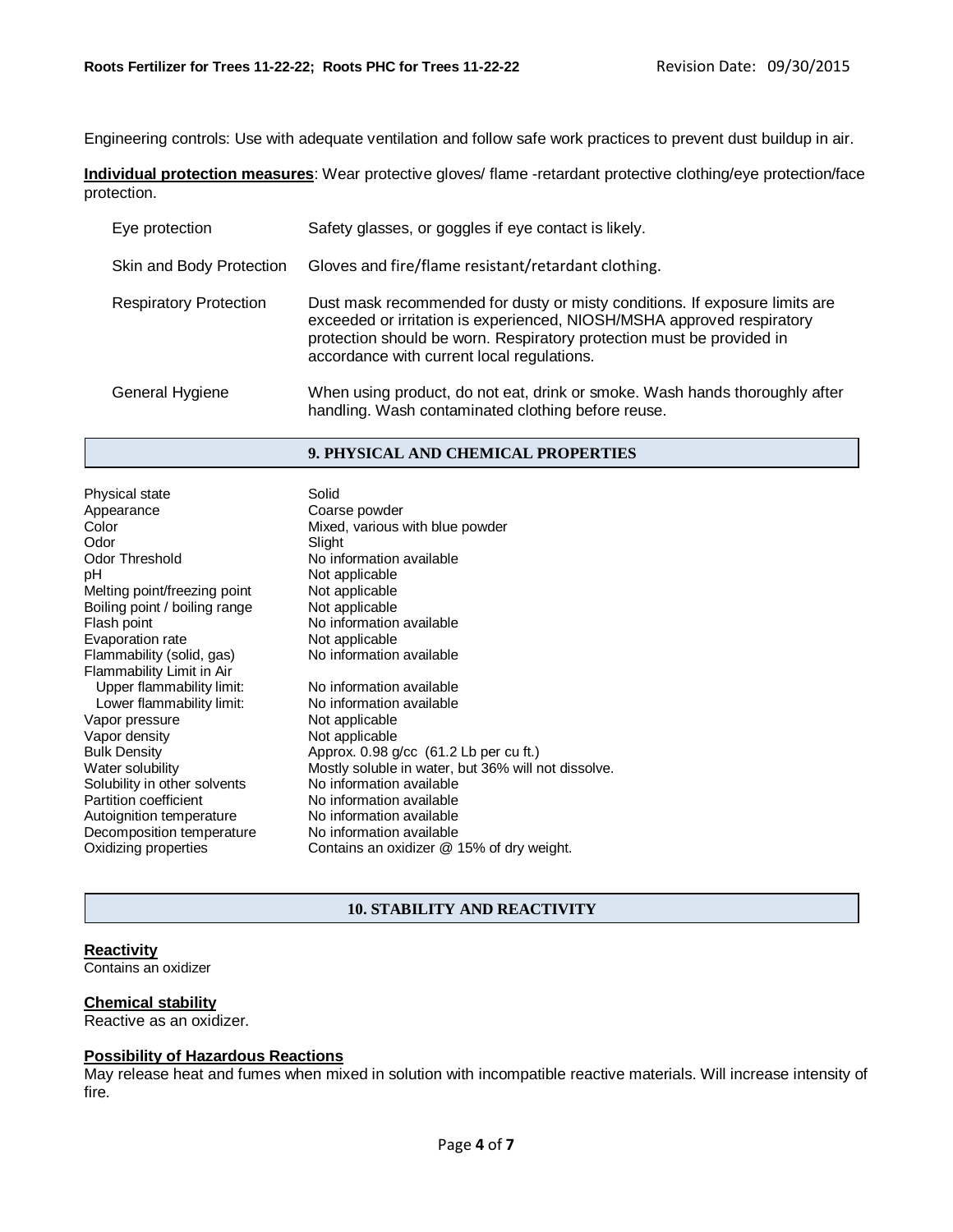#### **Hazardous polymerization**

Will not occur.

## **Conditions to avoid**

High heat, sparks and open flames, as some ingredients may be burnable.

#### **Incompatible materials**

Strong acids or alkali, or other reactive substances.

#### **Hazardous Decomposition Products**

May emit toxic fumes under fire conditions, such as Nitrogen oxides (NOx), Ammonia, Oxides of sulfur, Hydrogen chloride and Carbon monoxide.

#### **11. TOXICOLOGICAL INFORMATION**

Routes of exposure: Ingestion, eyes (contact), skin (contact), dust inhalation

| Symptoms                                           | May irritate the digestive tract if ingested in quantity, causing nausea, vomiting and diarrhea.<br>After absorption of high quantities: Blood in stool. Methemoglobinemia. The following<br>symptoms may appear later. Blue/grey discoloration of the skin. Dizziness. Feeling of<br>weakness. Disturbances of heart rate. Headache. Disturbances of consciousness.<br>With repeated exposure/contact: Skin rash/inflammation.                                                                                                                                          |
|----------------------------------------------------|--------------------------------------------------------------------------------------------------------------------------------------------------------------------------------------------------------------------------------------------------------------------------------------------------------------------------------------------------------------------------------------------------------------------------------------------------------------------------------------------------------------------------------------------------------------------------|
| Sensitization                                      | None<br>No data.                                                                                                                                                                                                                                                                                                                                                                                                                                                                                                                                                         |
| Mutagenicity                                       |                                                                                                                                                                                                                                                                                                                                                                                                                                                                                                                                                                          |
| Carcinogenicity                                    | Contains EDTA. EDTA is not carcinogenic, but substances similar to EDTA (Nitrilotriacetic<br>acid [NTA] and its salts) were determined to be "possibly carcinogenic to humans" (Group 2B)<br>by IARC, a compound which "may reasonably be anticipated to be a carcinogen" by NTP and<br>a "select carcinogen" by OSHA. EDTA may contain trace amounts of NTA.                                                                                                                                                                                                            |
| Reproductive toxicity                              | There is limited evidence that potassium nitrate is a teratogen (birth defects) in animals.<br>In both short and long-term reproductive studies with animals, boric acid has been found to<br>act as a reproductive toxin to males and females exposed to sufficient doses. Data from<br>occupational exposures, accidental poisonings and epidemiological studies have not provided<br>any conclusive information on the reproductive toxicity of boric acid in humans. (Note also<br>that recent evidence has suggested that boron may be an essential micronutrient.) |
| STOT - single exposure<br>STOT - repeated exposure | No information available<br>No information available                                                                                                                                                                                                                                                                                                                                                                                                                                                                                                                     |
| Chronic toxicity                                   | With repeated exposure/contact: Skin rash/inflammation.                                                                                                                                                                                                                                                                                                                                                                                                                                                                                                                  |
| <b>Target Organ Effects</b><br>Aspiration hazard   | Lungs-Nuisance dusts; Testicular atrophy and spermatogenic arrest (boric acid-oral-dogs).<br>No information available                                                                                                                                                                                                                                                                                                                                                                                                                                                    |

Other information: The bacteria contained in this product are natural strains of typically harmless soil and water bacteria, and are not associated with disease or infections under normal circumstances (Biosafety Level 1). However, reasonable precautions are in order. Handle as you would rich, dark soil or compost: keep it out of your mouth, eyes, lungs, and broken skin. Wash hands thoroughly after use. Remove and launder heavily soiled clothing separately before reuse. Persons with severely suppressed immune systems, such as those with advanced AIDS, or those taking anti-rejection drugs, or those undergoing chemotherapy should contact their physician before handling ordinary microbial products.

# **12. ECOLOGICAL INFORMATION**

Fertilizers may be harmful to aquatic life with short term effects, causing algal bloom and increased BOD, depending on the amount released.

| Persistence and degradability Not applicable |                                                                                                                                       |
|----------------------------------------------|---------------------------------------------------------------------------------------------------------------------------------------|
| <b>Bioaccumulation</b>                       | Not expected to bioaccumulate based on composition.                                                                                   |
| Other adverse effects                        | Will release ammonium ions in water by hydrolysis. Ammonia is toxic to aquatic<br>organisms. Avoid spills/releases to surface waters. |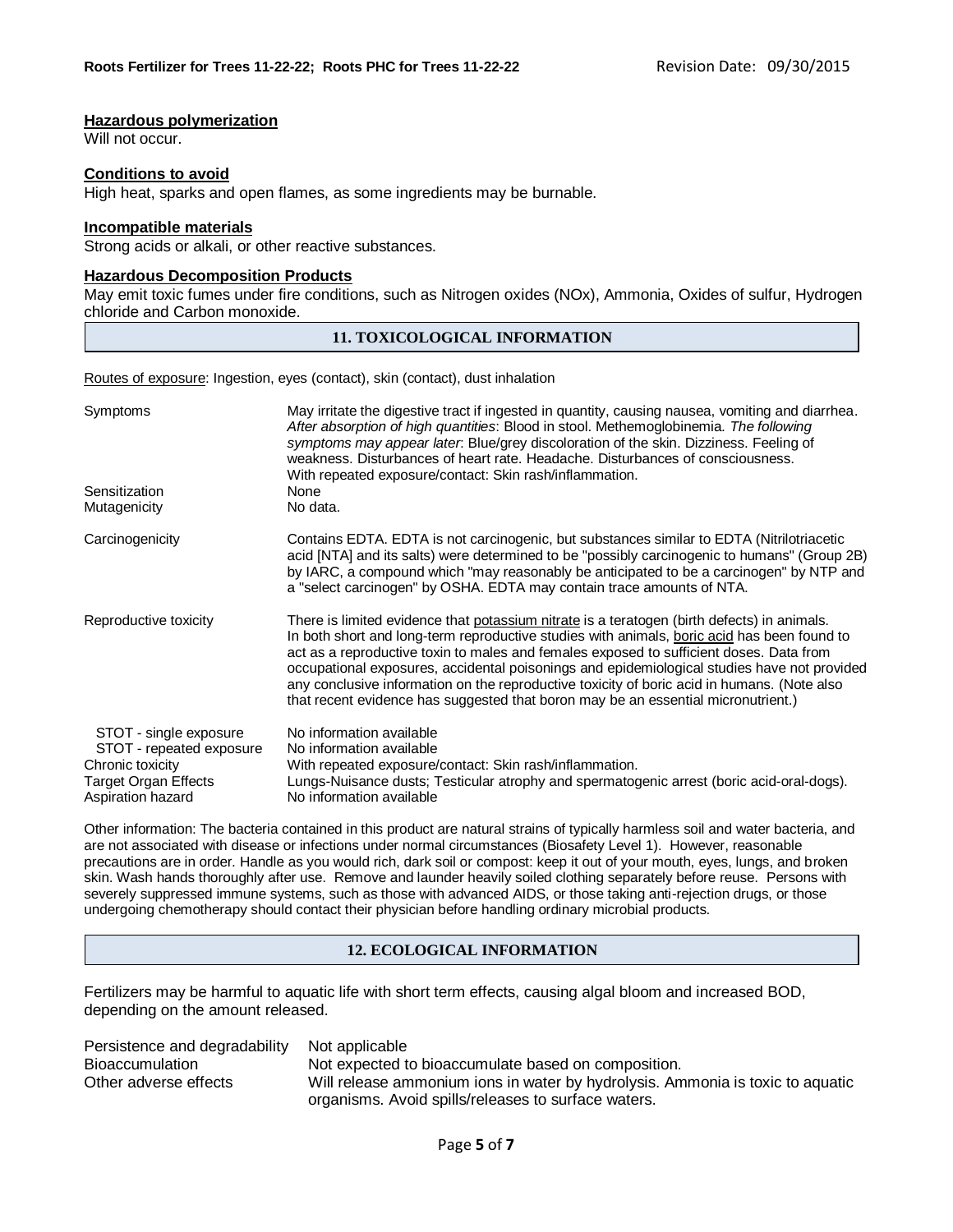# **13. DISPOSAL CONSIDERATIONS**

This material, as supplied is not a hazardous waste according to federal regulations (40 CFR 261).

#### **Disposal of wastes**:

This product is a non-hazardous waste material suitable for approved solid waste landfills. No EPA Waste Numbers are applicable for this product's components. Dispose of in accordance with Local, State, and Federal regulations.

## **Contaminated packaging**

No US Federal special packaging considerations at the date of this document. Follow local regulations.

#### **14. TRANSPORT INFORMATION**

| Packing Group III                                          |                                   |
|------------------------------------------------------------|-----------------------------------|
| DOT:<br>Proper Shipping Name:                              | 5.1 - Oxidizer                    |
| IATA:<br>Proper Shipping Name:<br>Hazard Class:            | 5.1 - Oxidizing substances<br>5.1 |
| <b>IMDG/IMO</b><br><b>Hazard Class</b><br>Marine Pollutant | 5.1 - Oxidizing substances<br>No  |

## **15. REGULATORY INFORMATION**

#### **SARA 311/312 Hazard Categories**

| Yes            |
|----------------|
| Yes            |
| Yes (Oxidizer) |
| No             |
| Yes (Oxidizer) |
|                |

TSCA 8(b) inventory: Potassium nitrate

SARA 302/304/311/312 hazardous chemicals: Potassium nitrate

SARA 311/312 MSDS distribution - chemical inventory - hazard identification: Potassium nitrate: Fire hazard, Delayed (chronic) health hazard

#### **SARA/CERCLA**

This material contains one or more of the following chemicals required to be identified under SARA Section 302 (40 CFR 355 Appendix A), SARA Section 313 (40 CFR 372.65) and/or CERCLA (40 CFR 302.4): **Potassium nitrate (**7757-79-1**)** SARA 313:

1 % *de minimis* concentration (Chemical Category N511) (related to Water Dissociable Nitrate Compounds)

- There may be specific reporting requirements at the local, regional, or state level pertaining to releases of this material.
	- Contains manganese compounds, 313 Category N450.

**Clean Water Act**: This product does not contain any substances regulated as pollutants pursuant to the Clean Water Act (40 CFR 122.21 and 40 CFR 122.42).